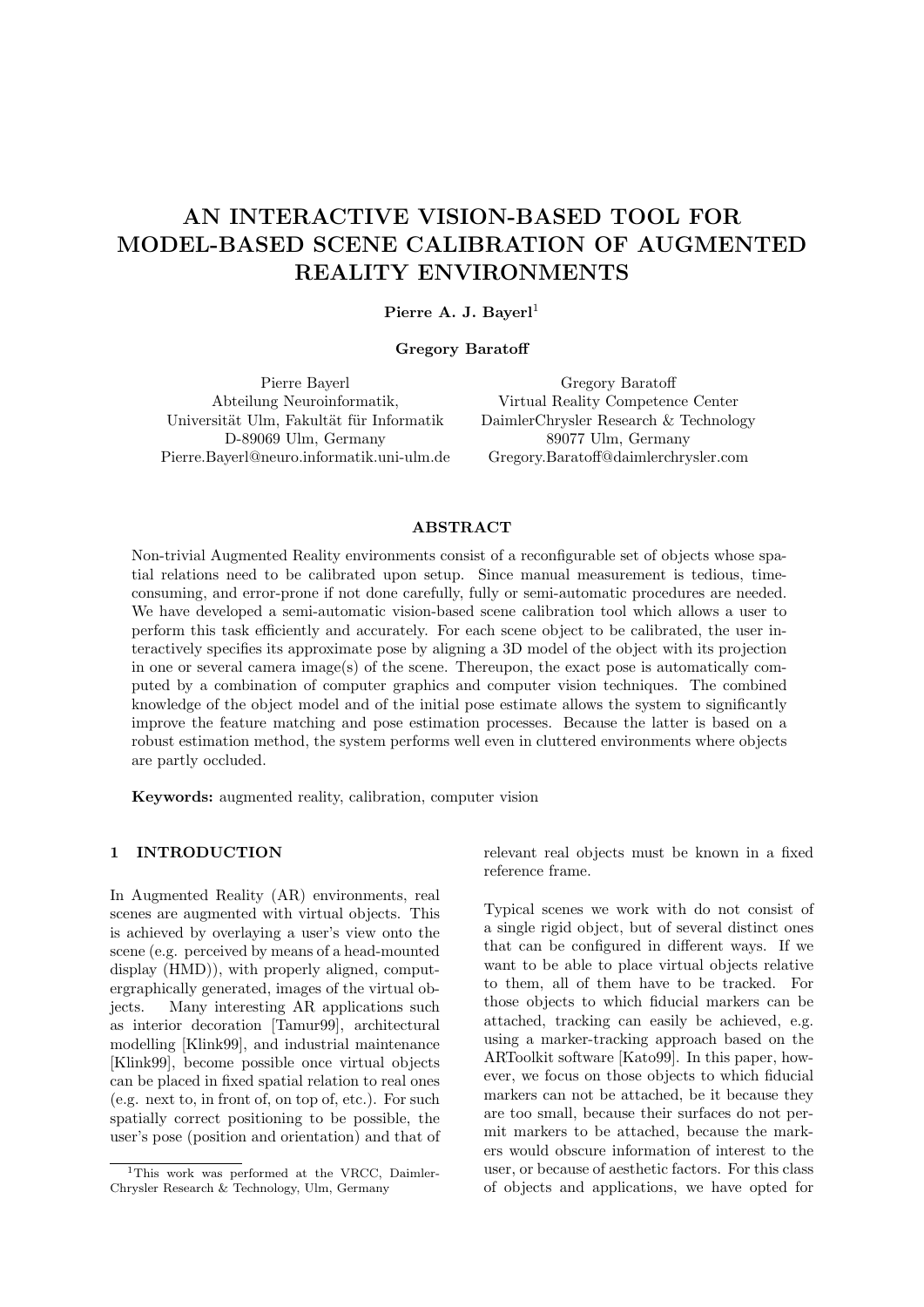a non-intrusive vision-based approach where the object's pose is computed from the locations of the object's natural features detected in camera images. In Section 2 we give an overview of our semi-automatic off-line procedure for determining the configuration (poses) of the known rigid objects which make up the stationary part of the scene. We call this process - as well as its result - scene calibration.

In order to track the pose of an object based on natural features, a model of the object is needed that (a) allows the visual appearance of the object's features to be predicted in a form that can be used for matching against image features, and that (b) contains the geometric information necessary for pose estimation. Currently, our system is based on polyhedral object descriptions extracted from CAD models. Furthermore, we have chosen the model's vertices as the natural features to be matched. In Section 3 we describe how the local appearance of a model vertex is synthesized with the polyhedral description, and how it is used to find the corresponding image position using a template-matching strategy.

Many real-time visual tracking systems [Harri92, Armst95, Drumm00] use edges as natural features mainly for performance reasons. In contrast, our choice of image templates as features was motivated by considerations of useability and extensibility. In the model-creation phase it is much easier for a user to select a vertex as a feature to be matched than to pick a point on an edge. Furthermore, the template-based approach allows textured regions to be selected as features. This is particularly interesting when one moves away from polyhedral descriptions to less geometrically structured and more appearance-based object models where natural surface texture plays a more important role.

In our system, the user is asked to initially specify an approximate pose for each object of interest. This interactive specification is a crucial aspect of our system, since besides reducing the search space of the feature matching stage, it also stabilizes the model fitting by providing an initial pose estimate not too far from the correct solution.

Once a correspondence between model and image features has been established, the object's pose is determined by fitting the model to the image features. The robust estimation method described in Section 4 allows the objects' poses to be determined even in cluttered environments where objects are partially occluded by each other or by unknown scene elements.

We have performed many experiments with both synthetic and real data to assess the accuracy of our method. The results are summarized in Section 5. Section 6 provides our conclusions and an outlook for future work.

#### 2 SYSTEM OVERVIEW

In our system the user sees the real world through a video see-through HMD. Superimposed on this view are the projected models of the real objects to be calibrated. The model visualization is done using the OpenInventor library<sup>2</sup> , with the video being rendered by an OpenGL drawpixel command.

For each object, the user interactively specifies the approximate pose using a 3D input device such as the Magellan Spacemouse<sup>3</sup> by roughly aligning the projections of the object model and the real object in the camera image. This process can be repeated for images taken from different positions. Using this initial pose the system automatically computes the exact pose by a combination of computer graphics and computer vision techniques. The initial pose information is used



Figure 1: Typical calibration procedure : (a) presentation of original image (b) interactive specification of the initial pose by the user (model shown in wire-frame) (c) automatic feature extraction (detected features indicated by crosses) (d) automatic outlier rejection and pose estimation (wire-frame model "snaps" on to the real object).

to make a prediction of feature locations in the images and to synthesize the features themselves. Starting from the predicted locations the exact positions of the features in the images are refined. The obtained data are point correspondences between model points and feature points.

<sup>2</sup>oss.sgi.com/projects/inventor or www.tgs.com <sup>3</sup>www.logicad3d.com/products/Classic.htm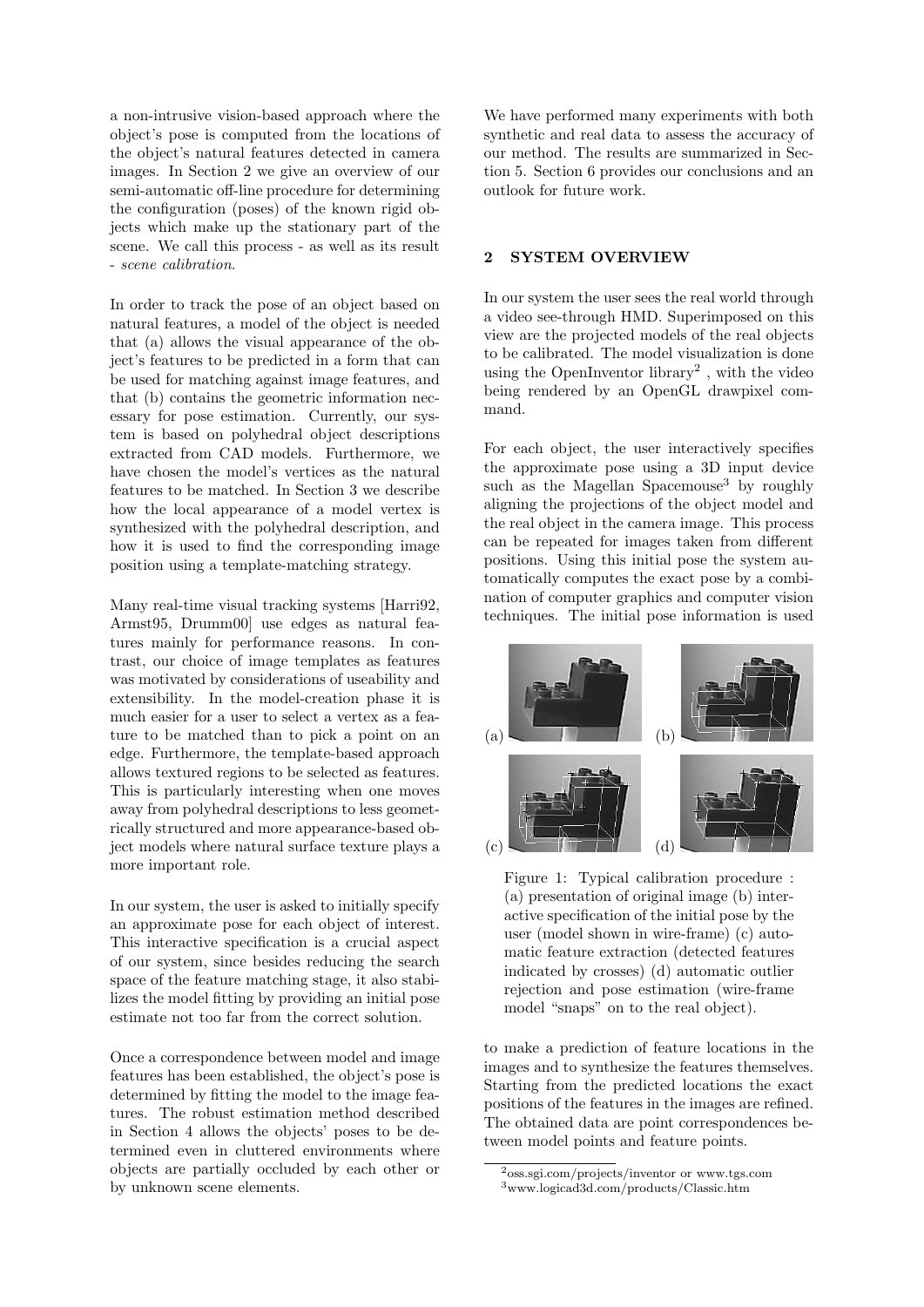

Figure 2: A virtual apple on the head of a real "lego duck" – from different viewpoints and with different positions of the duck

The next step is to fit the model of the object to the obtained data, which contains noise and also a significant percentage of outliers. A robust method proposed by Fischler and Bolles [Fisch81] for single images combined with a nonlinear optimization over feature locations in one or more images are used for this task. The calibration procedure is illustrated in Figure 1.

Once an object's pose has been determined by the system, it becomes possible to place virtual objects in spatial relation to it. In Figure 2 a virtual apple has been placed on the head of a real "lego duck" calibrated using the method presented above. The first two images show the augmented scene from two different viewpoints, showing the correct positioning of the apple in 3D relative to the duck. The third image shows the scene after the duck has been moved and recalibrated in its new position, with the virtual apple moving along.

## 3 FEATURE SYNTHESIS AND DE-**TECTION**

In this section we present a method to synthesize pose-dependent image features and to find them in the image. First of all, to compensate for light and shading effects and color variations, the gradient image of the gray-converted original image is used as search space instead of the original color image. Within this image a real object will look like a wire frame. With the given pose and the known model one can roughly determine the shape of the real object as a wire frame. For each visible corner of the model a small patch of the projection of the wire frame is generated. These corners are then used as features and the created patches are templates representing these features, respectively, in the gradient image. Then the normalized cross-correlation of the gradient image and the synthesized template is calculated. The location of the maximum value of the normalized cross-correlation yields a potential location of the feature within the image. The search area is restricted around the predicted position of the feature given by the initial pose.

Gradient image creation: The original image I is blurred with a  $5 \times 5$  binomial filter to reduce noise. Then the gradient magnitude is computed from a horizontal and vertical sobel operator [Trucc98]. Afterwards, a threshold is applied to suppress small values of the gradient image. This eliminates small intensity variations in the original image due to texture or noise and yields a better approximation of the "wire frame"-representation.

Template creation: In order to synthesize the templates, one must first know the visible corners of the selected object with the given pose. To solve this problem, for each model point (or corner) one can consider the ray through the camera viewpoint and the corner itself. The model point is invisible if this ray intercepts any polygon of the model on the range between these two points. Otherwise the point is visible. For each visible corner, the visible parts of the edges have to be determined, starting from the corner. Several solutions for this problem statement can be found in standard computer graphics literature [Foley96]. We simplified the problem, in so far that if a point on an edge at a certain distance d from the tested model point is visible, the part of the edge between these two points is assumed to be visible, too. We have chosen  $d \ll$  the mean edge length. Optimally d should be chosen in such a way that the projection of the line segment defined by d just fits into the template.

The projection of these edges are drawn into the template using the Bresenham line algorithm. The point z within the template represents the corner itself. One possibility is to place z at the center of the template. To prevent a waste of template space we optimize the position of z to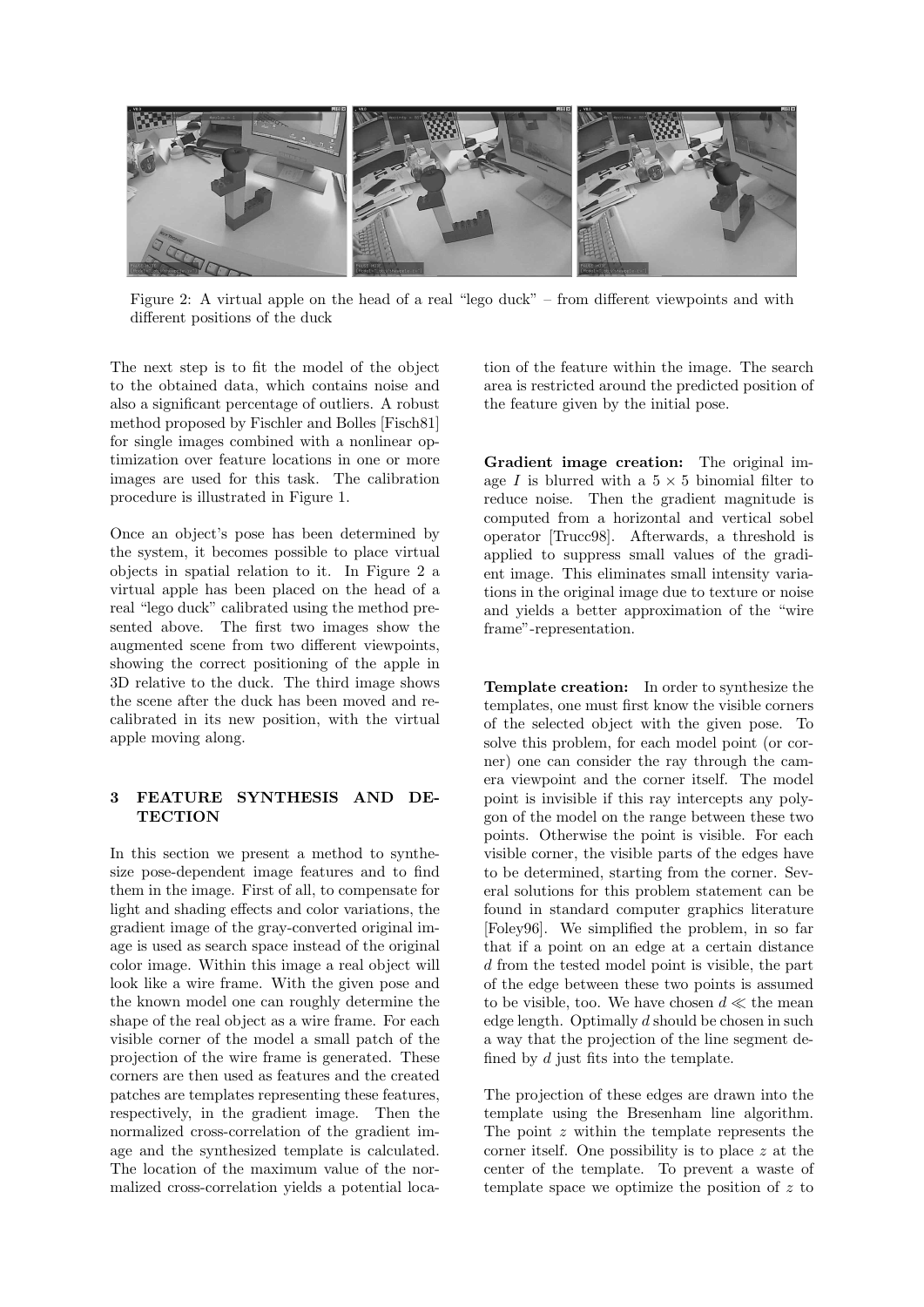achieve a better distribution of the edge projections in the template (see figure 3).



Figure 3: Centered and optimized corner template

Feature detection: To locate the features a normalized cross-correlation of the gradient image and the template is performed. The location of the feature in the image is supposed to be near the initial guess for the projected model points, deduced from the pose specified by the user. The actual location is obtained by seeking the maximum correlation value within a certain area around the initial guess for the feature position.

The resulting data are point correspondences from model points to feature points in the images for each visible corner in each image. In figure



Figure 4: located templates

4 the templates for a given model are superimposed on the detected locations in one image of the object.

## 4 MODEL FITTING

Given the perspective projection of a certain number of points for a known model in 3D space and using a pin-hole model for the camera, it is possible to determine numerically or analytically the rigid transformation (rotation and translation) relative to the camera reference frame [Haral89, Haral91, Horau89, Madse97]. With three points there can be up to four analytical solutions in front of the viewpoint [Haral91]. With some more information (e.g. another point or a given approximate pose) one can filter out the correct solution. The problem with such a small number of points is the susceptibility to errors in the input data. Using numerical methods with more points  $(N \gg 3)$  gaussian noise can be cancelled, but outliers still remain as big error sources.

#### 4.1 Identifying outliers

An effective method to handle outliers is the RANSAC algorithm proposed by Fischler and Bolles [Fisch81]. As an application they were fitting models on projective data, like the data obtained in the previous section. The algorithm is based on point samples of minimal size (three points), for which a fit with the model can be achieved. These point samples are randomly chosen from the results of the feature detection stage. In each iteration of the algorithm a new random sample is chosen and the possible poses are computed. For each fitted pose of each sample, those points, from the set of detected features, which match the transformed model within a certain error tolerance are counted. The sample with the largest number of points is regarded as the best. The set of points determined by this sample, the points matching the model with the fitted pose, can then be used to compute the real transformation of the object. As described in [Fisch81], the maximum number of iterations needed to obtain – with a certain probability – at least once a sample for which the resulting pose is "correct" can be estimated relative to the probability p of picking a "good" point (a point which is consistent with the "correct" pose). E.g., for  $p = 0.5$ , 75 iterations are needed to obtain with a probability of 0.9999 at least one "good" sample. The probability  $1 - p$  can be seen as the portion of outliers among the point correspondences. It is worth noting that the number of iterations is unrelated to the size of the input data.

#### 4.2 Fit using one image

Once a subset of the input data without outliers is determined, the pose is estimated using a nonlinear optimization based on the newton method as for example described in [Trucc98]. With this method the distance of the feature points to the projected points of the transformed model is minimized subject to the six DOFs (rotation and translation).

#### 4.3 Fit using several images

To accomplish the fit over more than one image, first the external camera parameters, which represent the pose of the camera, have to be determined for each camera viewpoint from which the images were taken. Then, from each view the outliers are excluded using the RANSAC-algorithm. Afterwards, the remaining data points of all the images are fitted to the model with a modification of the nonlinear optimization used for the fit with one image as described above.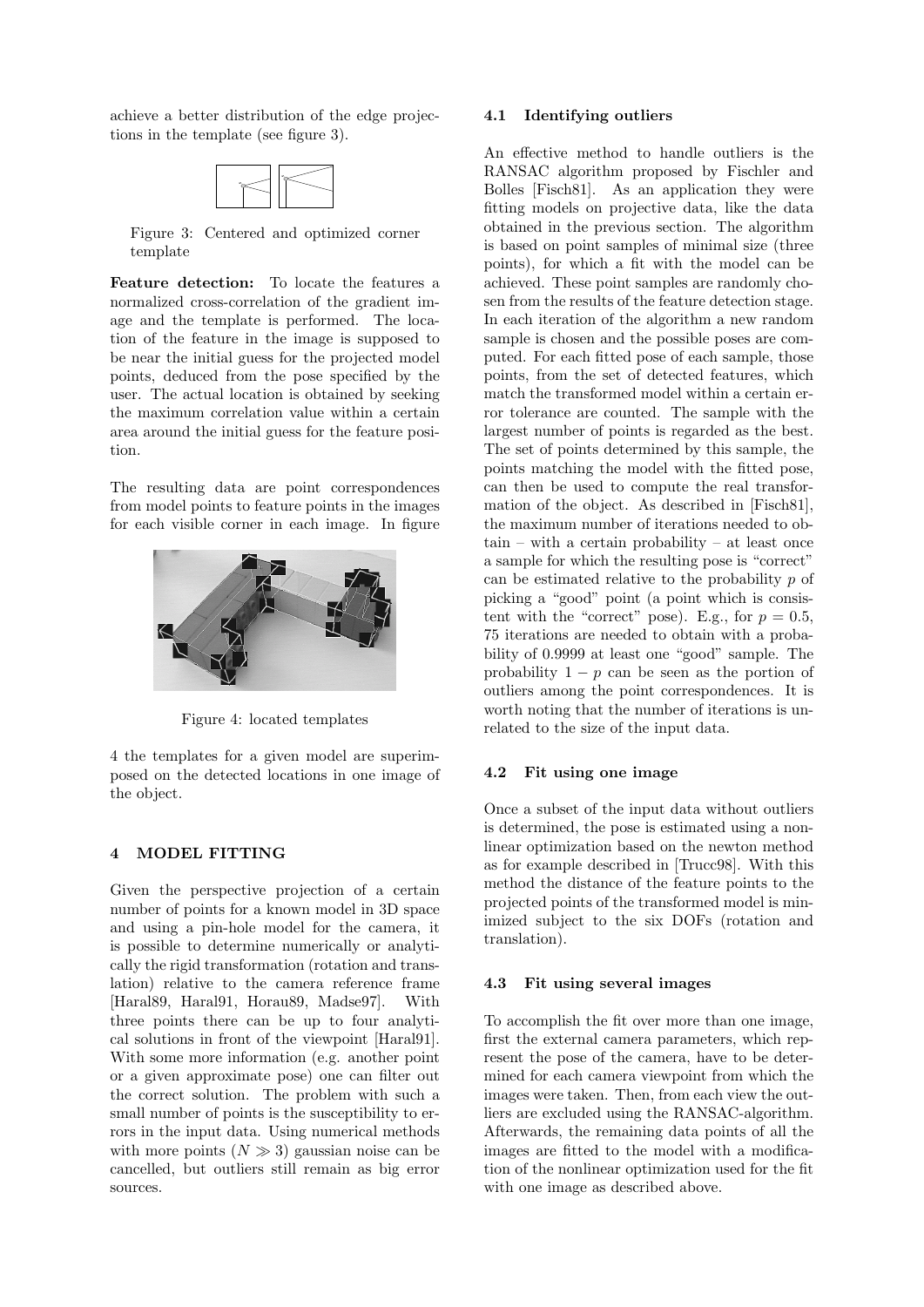Determination of the external camera parameters: With more than one image a global reference frame is needed. With one image we implicitly used the center of projection and the camera orientation as reference frame. With more images we need to be able to deduce the pose of the camera from each image. For this purpose two different approaches where employed: (a) The use of the ARToolkit [Kato99], a real-time markerbased pose tracking software. But since scene calibration does not require real-time operation, we are able to use more accurate methods to determine the pose of the camera: (b) The use of a reference object which is modelled the same way as any other object in the system. This reference object has to be positioned for each view (using the RANSAC-algorithm and the nonlinear optimization) before calibrating any other object of the scene, to tell the system where the camera is located.

Modification of the nonlinear optimization: The method described in [Trucc98] is based on the difference  $\mathbf{p}_i - \tilde{\mathbf{p}}_i$  of projections  $\mathbf{p}_i = (xy)^T$  of the transformed model points  $\mathbf{P}_i^M$  in camera coordinates taken from a single view (see equation 1 beneath) and the input data points  $\tilde{\mathbf{p}}_i = (\tilde{x} \tilde{y})^T$ (the detected location of the features). Since - using a single image like in section 4.2 – the camera is located at the origin of the world coordinate system, the camera coordinates are the same as the world coordinates  $\mathbf{P}_i^W$ . The transformation is defined by six parameters, three for the translation  $\mathbf{T} = (T_1 \ T_2 \ T_3)$  and three for the rotation R, represented by the Euler angles  $\theta_1, \theta_2, \theta_3$ .

$$
\mathbf{P}_i^W = R\mathbf{P}_i^M + \mathbf{T} \tag{1}
$$

Further the partial derivatives of the projected coordinates  $\frac{\partial \dot{\mathbf{p}}_i - \tilde{\mathbf{p}}_i}{\partial T_j}, \frac{\partial \mathbf{p}_i - \tilde{\mathbf{p}}_i}{\partial \theta_j}$  are needed for the nonlinear optimization.

The modification consists in integrating the external camera parameters into equation 1 and in working with the projections of all the different viewpoints. The external camera parameters are defined by an orientation  $R^k$  (three orthonormal base vectors defining a rotation matrix) and a translation  $C^k$ . With this information the transformed model points in camera coordinates with respect to camera k are computed as follows:

$$
\mathbf{P}_i^k = R^k (R \mathbf{P}_i^M + \mathbf{T} - C^k) \tag{2}
$$

Let the projection of  $\mathbf{P}_i^k$  be  $\mathbf{p}_i^k$  and the corresponding input point  $\tilde{\mathbf{p}}_i^k$ . Like in the original method, the difference of the projection and the input data  $\mathbf{p}_i^k - \tilde{\mathbf{p}}_i^k$  has to be minimized, but now we are using the data of all images. For simplicity the derivatives needed for the nonlinear

minimization of this difference were computed numerically as described in [Hartl00]. Finally, we replaced the Newton method by the more stable Levenberg-Marquard method[Hartl00].

## 4.4 Camera distortion

It is very important in the context of scene calibration using camera images to mention the effects of camera distortion. For the experimental results we used an off-the-shelf camera<sup>4</sup>. The distortion of such cameras is too big to get an accurate pose estimation (depending on the employed lens). So the detected feature locations were undistorted using a radial distortion model such as in [Tsai87].

#### 5 RESULTS

In this section, results from simulations as well as from real experiments are presented. All the simulations had similar general conditions:

- screen size:  $600 \times 400$  pixel
- gaussian noise added to the projection of the model points:  $\sigma = 2$  pixel
- model points are randomly generated within a cube of  $10 \times 10 \times 10$  cm<sup>3</sup>
- all the model points are always visible (no hiding polygons)
- the position of the camera relative to the object was always chosen to center the object on the screen and to fill approximately half the screen width
- measured translation error: the distance  $|T_{fit} - T_{orig}|$  is used as error
- measured rotation error: computation of the angle and the axis of the rotation  $R_{fit}^{-1}R_{orig}$  (see [Kanat93]), the angle is used as error

Nonlinear optimization: In order to determine the number of iterations needed by the nonlinear optimization and how many points correspondences at least should be used to get a small error, some simulations with synthetic data were made:

The behavior of the error of both, translation and rotation was observed as a function of the number of iterations used for the nonlinear optimization. The number of model points was 8. The initial pose had a constant error, for the rotation 15◦ on each axis, and for the translation about 2 cm on each axis. The results, averaged over 50 trials,

<sup>4</sup>Visual Pacific PC-605 with 3.0mm lens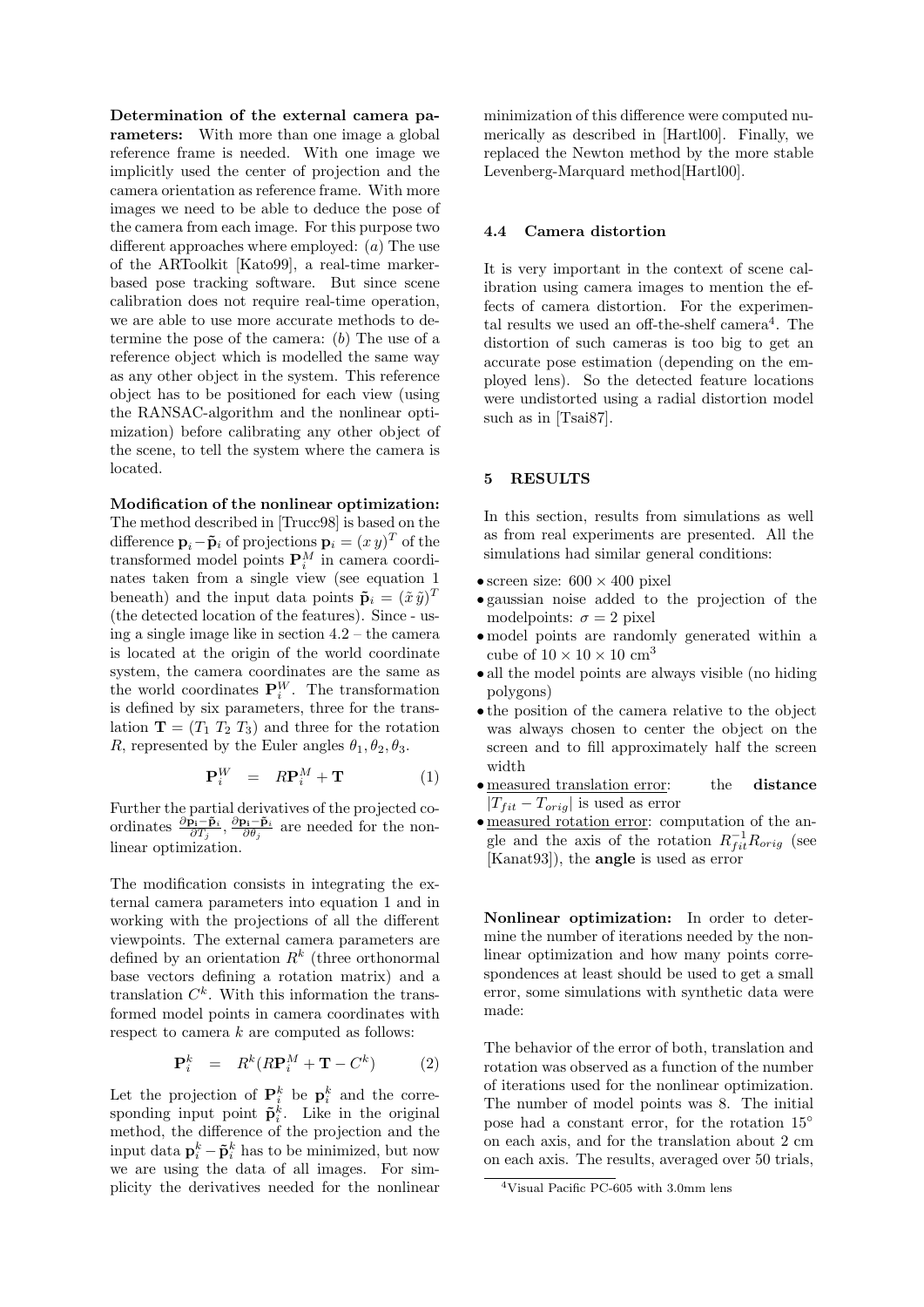showed that only about four iterations are needed to converge to a stable result. Furthermore The results pointed out that even though the theoretical minimum number of points is three (for a four-fold solution) or four (for a unique solution), reliable solutions under noise conditions are only obtained with five points or more.

In order to study the fit using more images, especially with respect to an error of the external parameters of the camera one more simulation was done:

This simulation performed a pose estimation using different numbers of cameras distributed on a segment of 45◦ using a model consisting of 5 points. Gaussian noise was added to the external parameters of the camera:  $\sigma = 0.0.25, 0.5, 1$ for the rotation (in degrees) and the translation (in cm) on each axis. The rotation error, averaged over 200 trials is displayed in figure 5. The



Figure 5: Effect of different errors of the external camera parameters using multiple views

translation error had a similar shape. One can see that when the errors in the external camera parameters are too large using more cameras does not increase the accuracy of the estimation. For smaller errors in the external parameters the the accuracy improves with an increasing number of views.

RANSAC: To test the implementation of the RANSAC-algorithm and to confirm the results of [Fisch81] the following simulation was carried out: A comparison of the pure nonlinear fit with the nonlinear fit in combination with the RANSAC algorithm for varying amounts of outliers.

- the model used in this simulation had 12 points
- the number of outliers varied from 0% to 90%
- the outliers were chosen equally distributed within a region of  $70 \times 70$  pixels

As one can see in figure 6, the more outliers there are, the more iterations are needed. If enough it-



Figure 6: Pose estimation using the RANSAC-algorithm with different numbers of iterations  $n$  vs. pose estimation without any detection of outliers

erations are performed, the fit supported by the RANSAC algorithm is much better than the fit without the detection of outliers. If too few iterations are performed or if there are too many outliers, the fit with the RANSAC-algorithm is worse, because then just a small subset of very bad points are used (see [Fisch81]) to estimate the pose.

In figure 7 an example of a scene calibration using one image is shown, with and without outlier rejection by the RANSAC algorithm. The scene is quite typical of our setups, with many corner features generated by objects in the background. The many mismatched features (18 of a total of 24 points, corresponding to 75% proportion of outliers) present a formidable fitting problem. It is clearly seen that a simple fitting method generates inacceptable results. In combination with the RANSAC algorithm, however, a visually correct solution is generated based on the remaining 6 correct model points.

## 6 CONCLUSION

We have presented a semi-automatic system for vision-based scene calibration that can be used to precalibrate a stationary but reconfigurable AR setup. By asking the user to interactively specify approximate object poses by simple visual alignment, the system can robustly compute the object's exact pose automatically using computer graphics and computer vision techniques. In fact, the system uses the known object model and the initial pose estimate provided by the user to threefold advantage : (1) to increase the robustness of feature matching by synthesizing ap-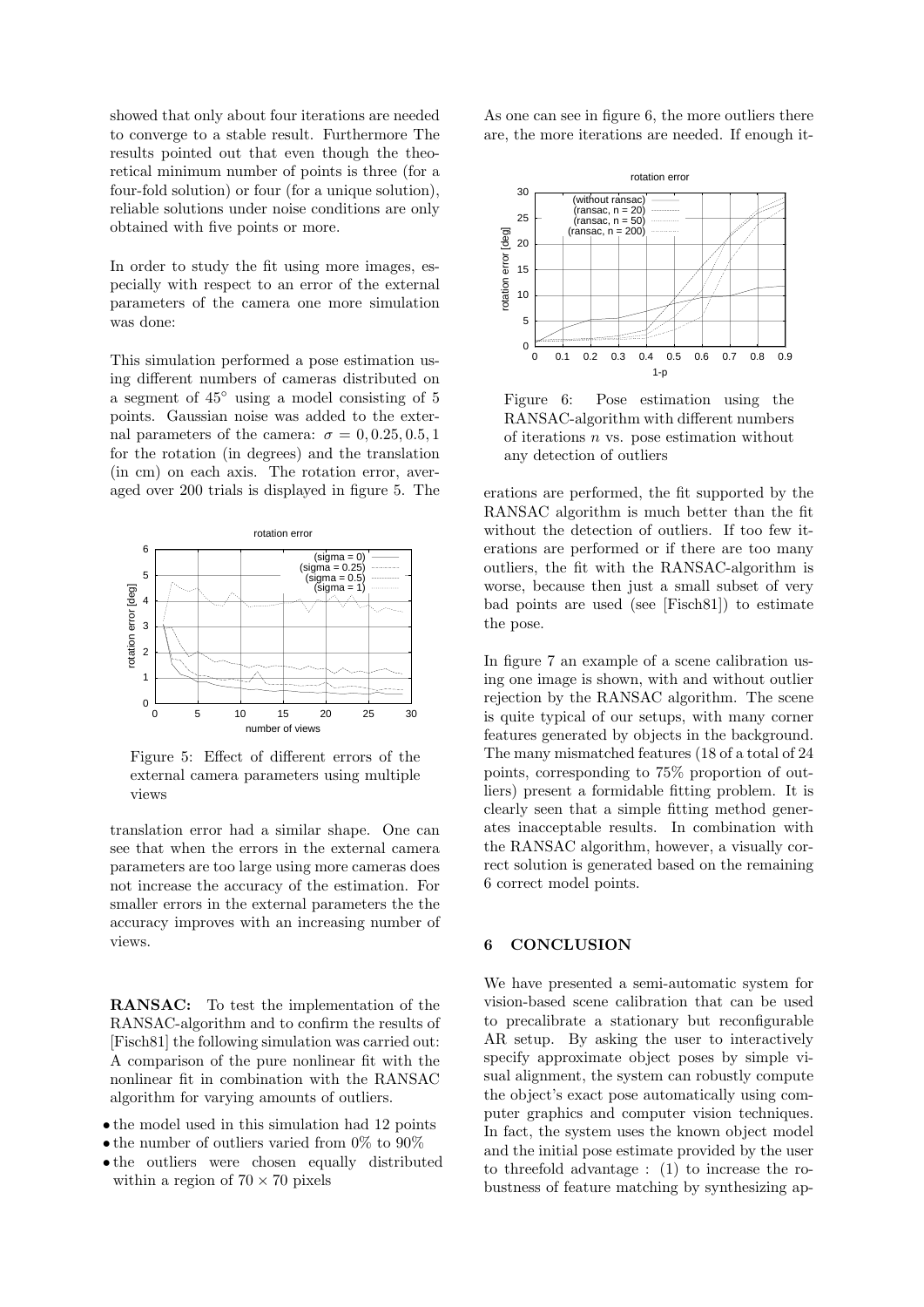

Figure 7: Comparison of the pose estimation with and without outlier detection, left: user given initial pose, center: pose estimation without outlier detection (all 24 detected point are used), right: pose estimation using the RANSAC algorithm to prevent outliers from being used (only 6 points are used)



Figure 8: Scene calibration for heavily cluttered scene consisting of two lego ducks, an L-shaped object and a chessboard pattern. Individual snapshots show overlaid poses in wire-frame for each object.

propriate view-dependent templates, (2) to limit the search space for each feature to a small window around its predicted location, and (3) to initialize the nonlinear optimization procedure for determining object pose from matched image features with a good starting value.

Our experiments showed that only about four iterations are necessary for the nonlinear pose estimation method to converge to the correct solution from the user-specified initial value. Furthermore, the RANSAC algorithm effectively deals with outliers, producing very good results even in cluttered scenes. Figure 8 shows a scene calibration produced using our system for a collection of 4 objects with significant mutual occlusion.

We currently use only simple polyhedral mod-